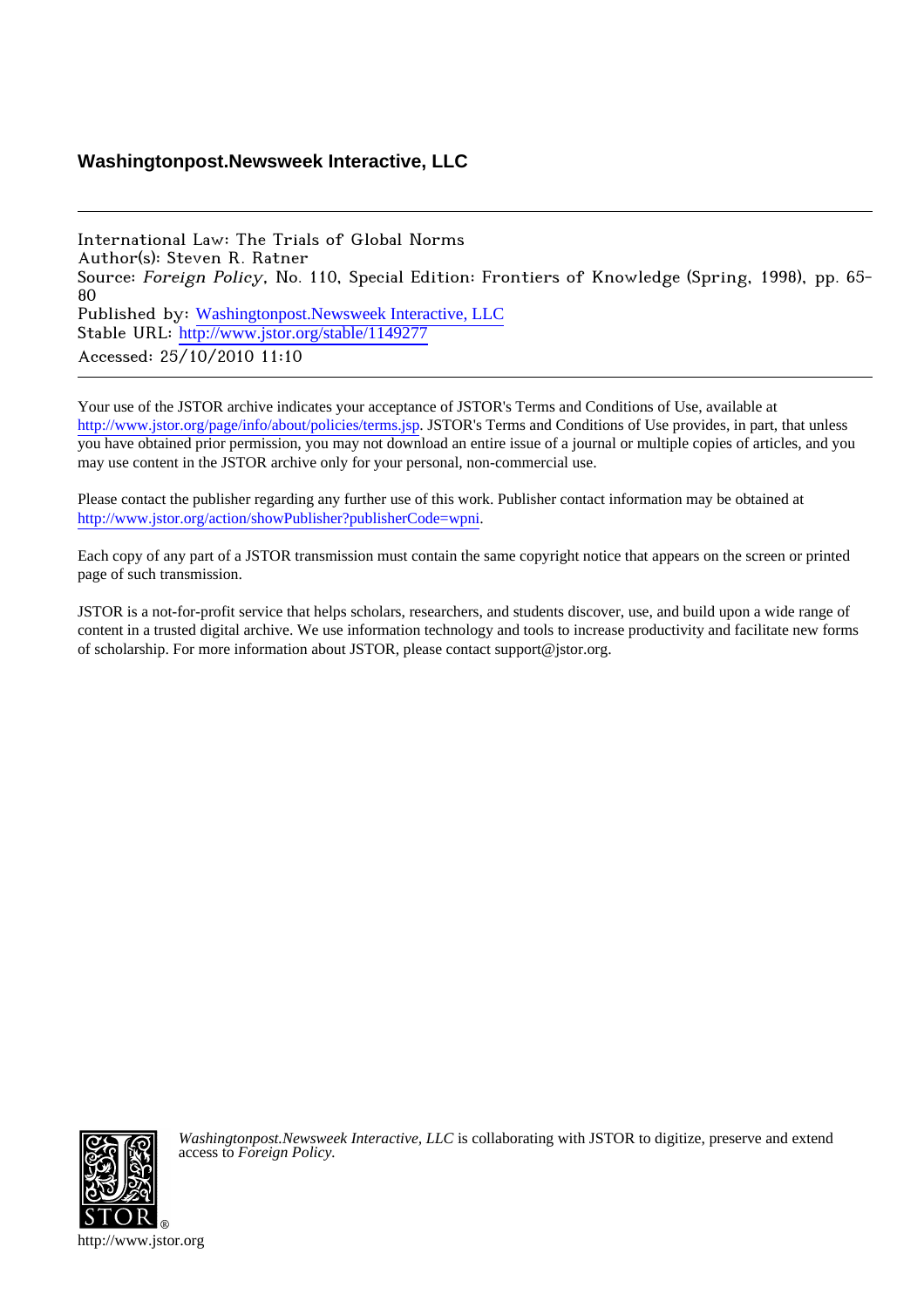# **International Law: The Trials of Global Norms**

**by Steven R. Ratner** 

**The move from describing the world to prescribing for it forms the core of international law. Can those committing human rights atrocities-war criminals from Bosnia or political leaders from Cambodia-be tried in foreign courts or before international tribunals? How can members of the United Nations ensure respect for the decisions of its Security Council? What is the best way to**  regulate transnational environmental hazards such as greenhouse gas **emissions or ocean dumping? Can the United States allow its citizens to sue European companies for their use of land and factories confiscated by the Cuban government from Americans more than a generation ago?** 

**All these questions turn on political decisions by states-but what international lawyers see and seek in such scenarios is a process whose actions are informed and influenced by principles of law, not just raw power. For international lawyers, devising and enforcing universal rules of conduct for states means overcoming two cardinal challenges: how to make such precepts legitimate in a diverse community of nations; and how to make them stick in the absence of any one sovereign authority or supranational enforcement mechanism. The mission of international law, as described in 1950 by Hersch Lauterpacht, perhaps this century's greatest international law scholar, is to lead "to enhancing the** 

**STE VEN R. R AT NER is professor of international law at the University of Texas at Austin's School of Law.**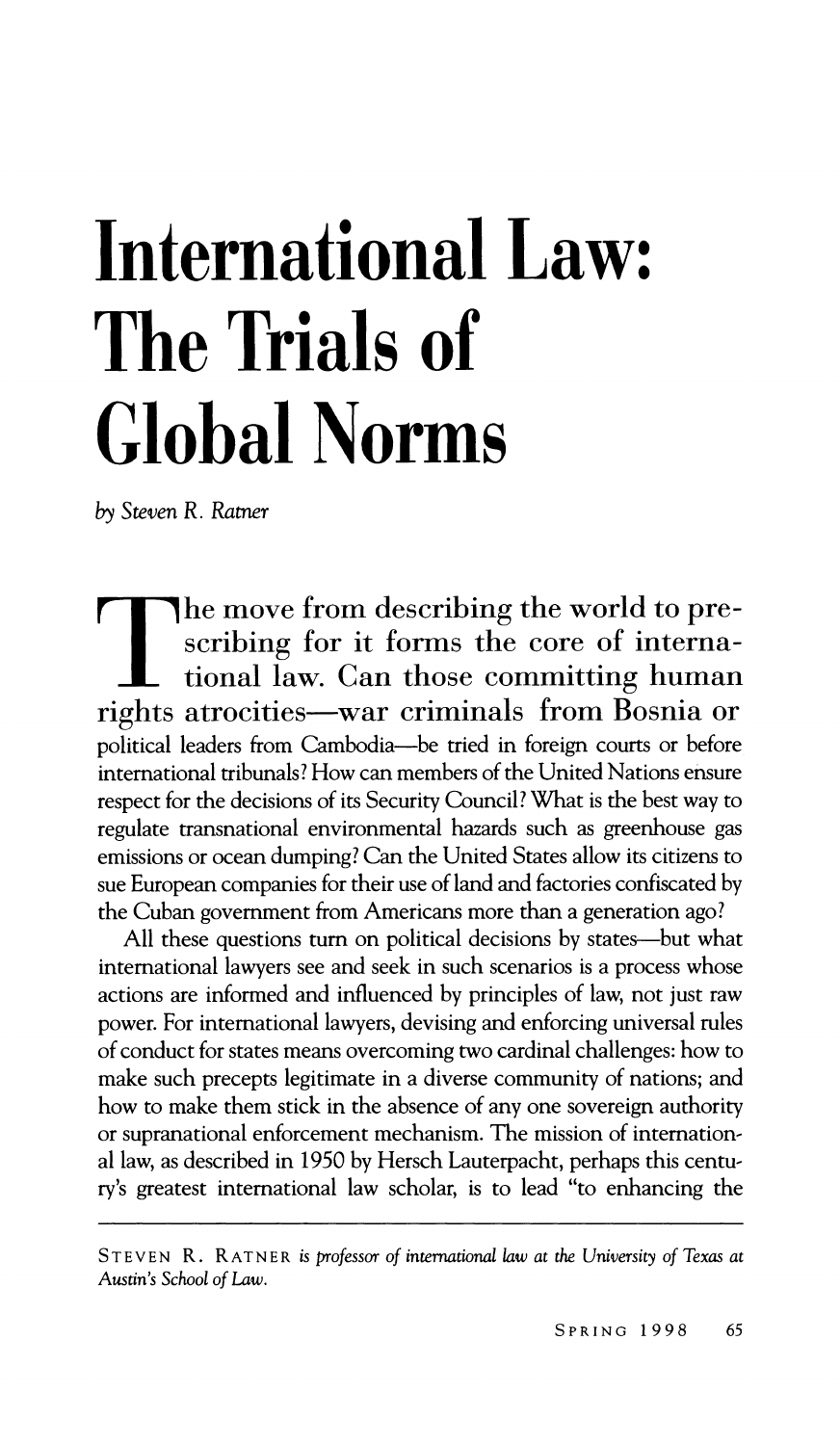**stability of international peace, to the protection of the rights of man, and to reducing the evils and abuses of national power."** 

**For much of this century, however, many practitioners and observers in the two fields straddled by international law regarded such pronouncements with skepticism, if not outright scorn. Diplomats and international relations scholars questioned whether norms counted for much in the behavior of states. And domestic lawyers rejected the idea that law could even exist without the same kind of sanctioning system found within sovereign states.** 

**The shape of the international system during the Cold War reinforced this realist perspective. International institutions and judicial bodies such as the United Nations and the International Court of Justice (otherwise known as the World Court) were hobbled by both the bipolar split in world politics and its aggravation of tensions between the developed and developing worlds. Responding to the inability of organizations to exercise their mandates, or of treaties such as the General Agreement on Tariffs and Trade and the UN Convention on the Law of the Sea to garner global endorsement, legal scholars asked what states could do alone, largely accepting as fixed the limits on what they might do together.** 

**Today, the end of the Cold War has loosened many of the blockages to international lawmaking and implementation. Although legal scholars still ask what states can do on their own-pass extraterritorial laws,**  use force, or prosecute war criminals—they do so assuming that coordi**nated action is now more feasible than in the past. Global and regional**  treaties such as the Chemical Weapons Convention, the Convention on **the Prohibition of Anti-Personnel Mines, the Maastricht Treaty, and the North American Free Trade Agreement now serve as the starting point for scrutinizing state behavior according to some objective standard.** 

**The ground seems ready then for an acceleration of this century's great trend in international law: the increasing international regulation of more and more issues once typically seen as part of state domestic jurisdiction. But any attempt to create the lofty, supranational legal edifice idealized by some of the field's practitioners and scholars promises to be problematic at best. Once paralyzed by the deadlock between East and West, and between North and South, the international legal system must now contend not just with the challenge of persuading new states such as Belarus or Croatia to comply with established norms but of coping with Somalia and other failed states, whose circumstances make a**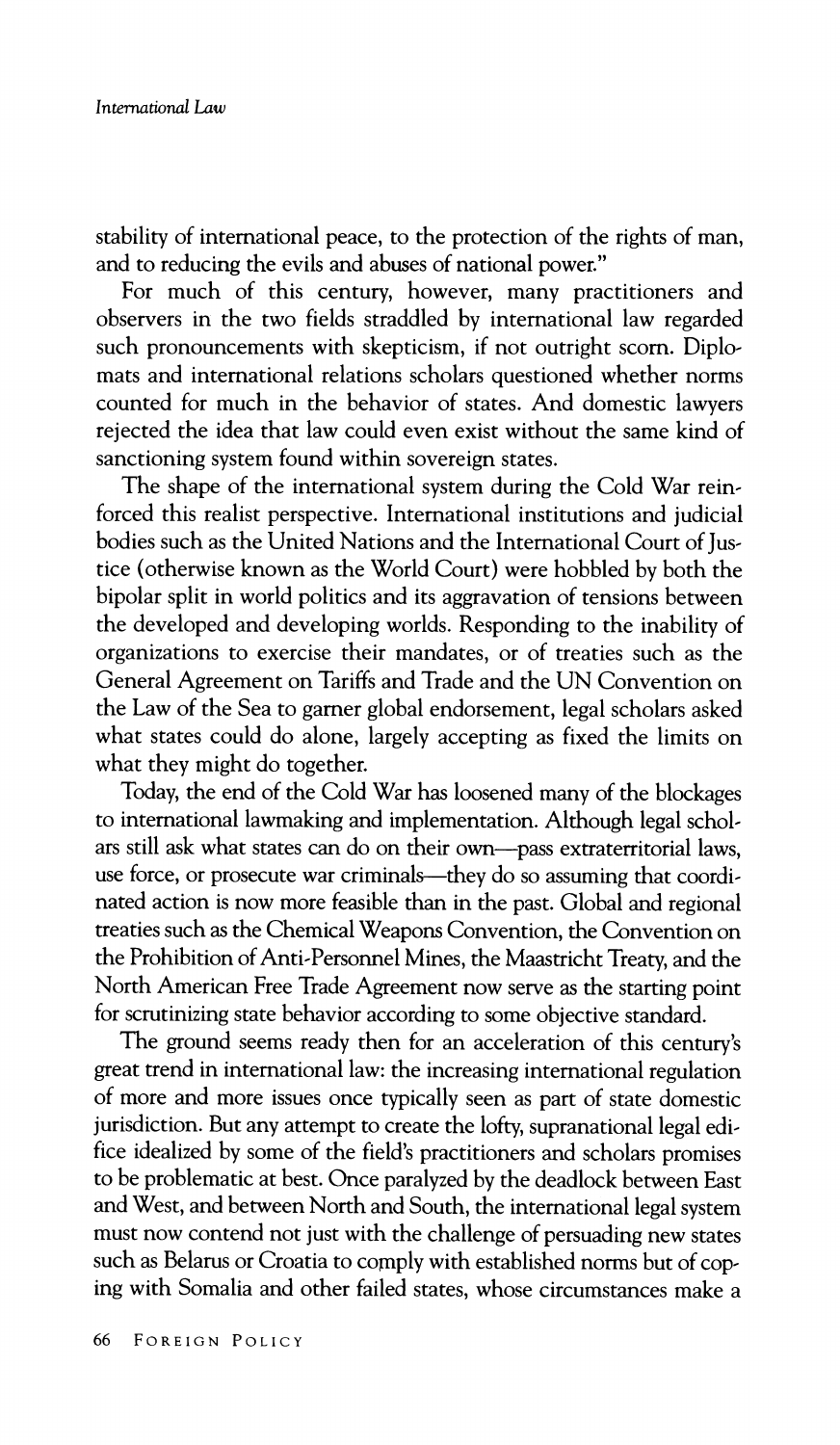**mockery of international rules. International law must seek to embrace a growing range of forms, topics, and technologies, as well as a host of new actors. And as it moves further away from strictly "foreign" con**cerns—the treatment of diplomats or ships on the seas—to traditional**ly domestic areas--environmental or labor standards-its proponents must increasingly confront new obstacles head-on.** 

### **NEW REALITIES, NEW IDEAS**

**This new global context surrounding the field has led to at least four fundamental shifts in the kinds of issues that legal scholars now talk about and study:** 

#### **New Forms, New Players**

**Traditionally, most rules of international law could be found in one of two places: treaties-binding, written agreements between states; or customary law-uncodified, but equally binding rules based on longstanding behavior that states accept as compulsory. The strategic arms reduction treaties requiring the United States and Russia to cut their nuclear weapons arsenals offer examples of the former; the rule that governments cannot be sued in the courts of another state for most of their public acts provides an example of the latter. Historically, treaties have gradually displaced much customary law, as international rules have become increasingly codified.** 

But as new domains from the environment to the Internet come to **be seen as appropriate for international regulation, states are sometimes**  reluctant to embrace any sort of binding rule. In the past, many legal **scholars and international courts simply accepted the notion that no law governed a particular subject until a new treaty was concluded or states signaled their consent to a new customary-law rule (witness the reluctance with which human rights norms were considered law prior to the UN's two key treaties in 1966) or, alternatively, struggled to find customary law where none existed. However, today all but the most**  doctrinaire of scholars see a role for so-called soft law—precepts ema**nating from international bodies that conform in some sense to expectations of required behavior but that are not binding on states.** 

**For example, in 1992 the World Bank completed a set of Guidelines on the Treatment of Foreign Direct Investment. Though these are not binding on any bank member, states and corporations invoke them as**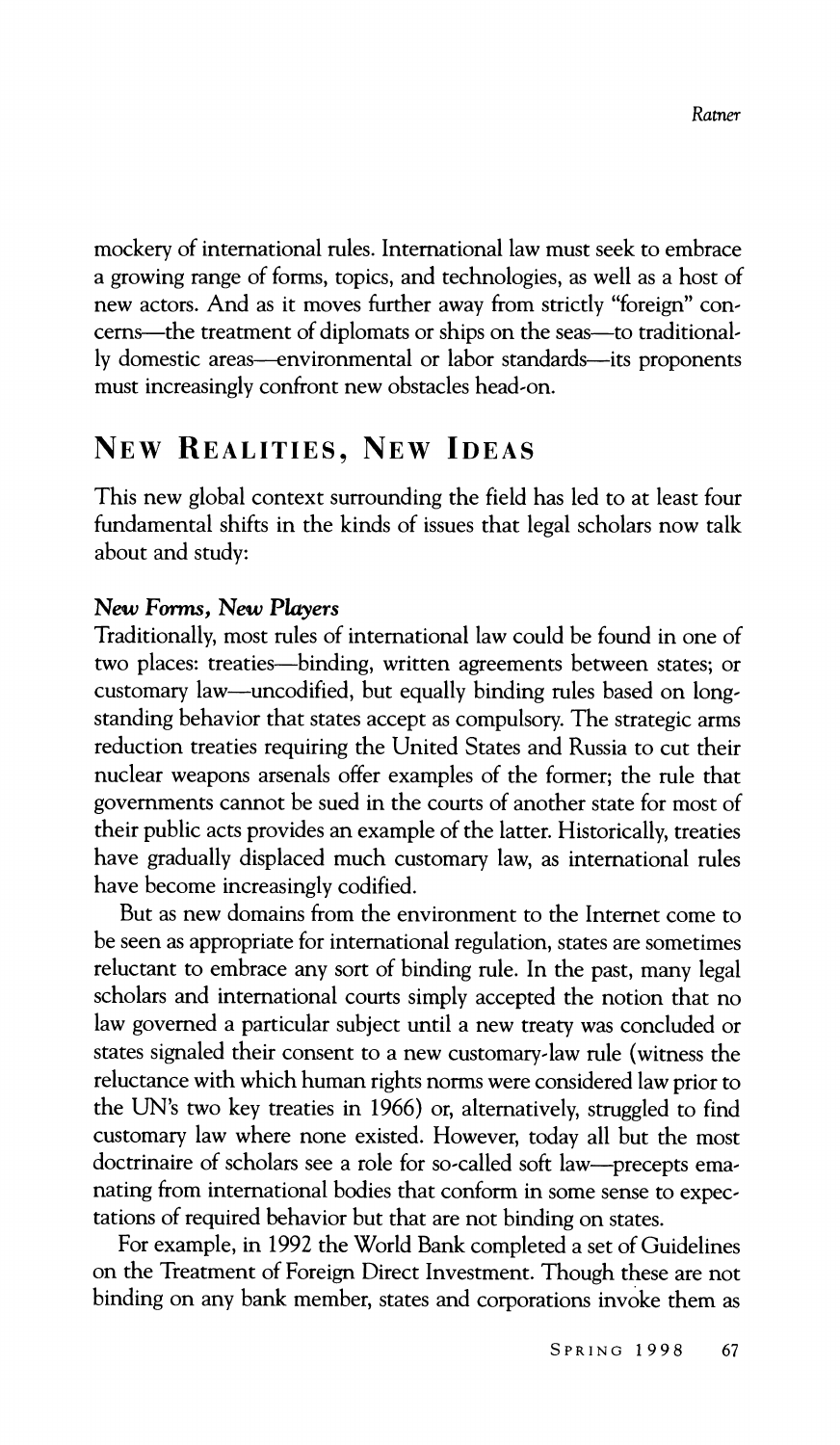# **Odd Man Out?**

**Total number of bilateral and multilateral treaties registered with the UN since its creation: approximately 50,000** 

**Total number of registered treaties in force to which the United States is a party: approximately 10,000** 

**Major multilateral treaties to which the United States is not a party:** 

- **Convention on the Rights of the Child (1989)\*-191 parties, all but the United States and Somalia**
- **Convention on Biological Diversity (1992)\*-172 parties**
- **N Convention on the Elimination of All Forms of Discrimination Against Women (1979)\*-161 parties**
- Comprehensive Nuclear Test-Ban Treaty (1996)\*-149 sig**natories (not yet in force)**
- **N International Covenant on Economic, Social and Cultural Rights (1966)\*-137 parties**
- **N UN Convention on the Law of the Sea (1982, amended 1994)\*-123 parties**
- Convention on the Prohibition of the Use, Stockpiling, Pro**duction and Transfer of Anti-Personnel Mines and on Their**  Destruction (1997)-122 signatories (not yet in force)

**\*indicates the United States has signed but the Senate has yet to give its advice and consent.** 

**the standard for how developing nations should treat foreign capital to encourage investment. This soft law enables states to adjust to the regulation of many new areas of international concern without fearing a violation (and possible legal countermeasures) if they fail to comply. Normative expectations are built more quickly than they would through the evolution of a customary-law rule, and more gently than if a new treaty rule were foisted on states. Soft law principles also represent a starting point for new hard law, which attaches a penalty to noncompliance. In this case, the bank's guidelines have served as the basis**  for the negotiation of a new treaty—the Multilateral Agreement on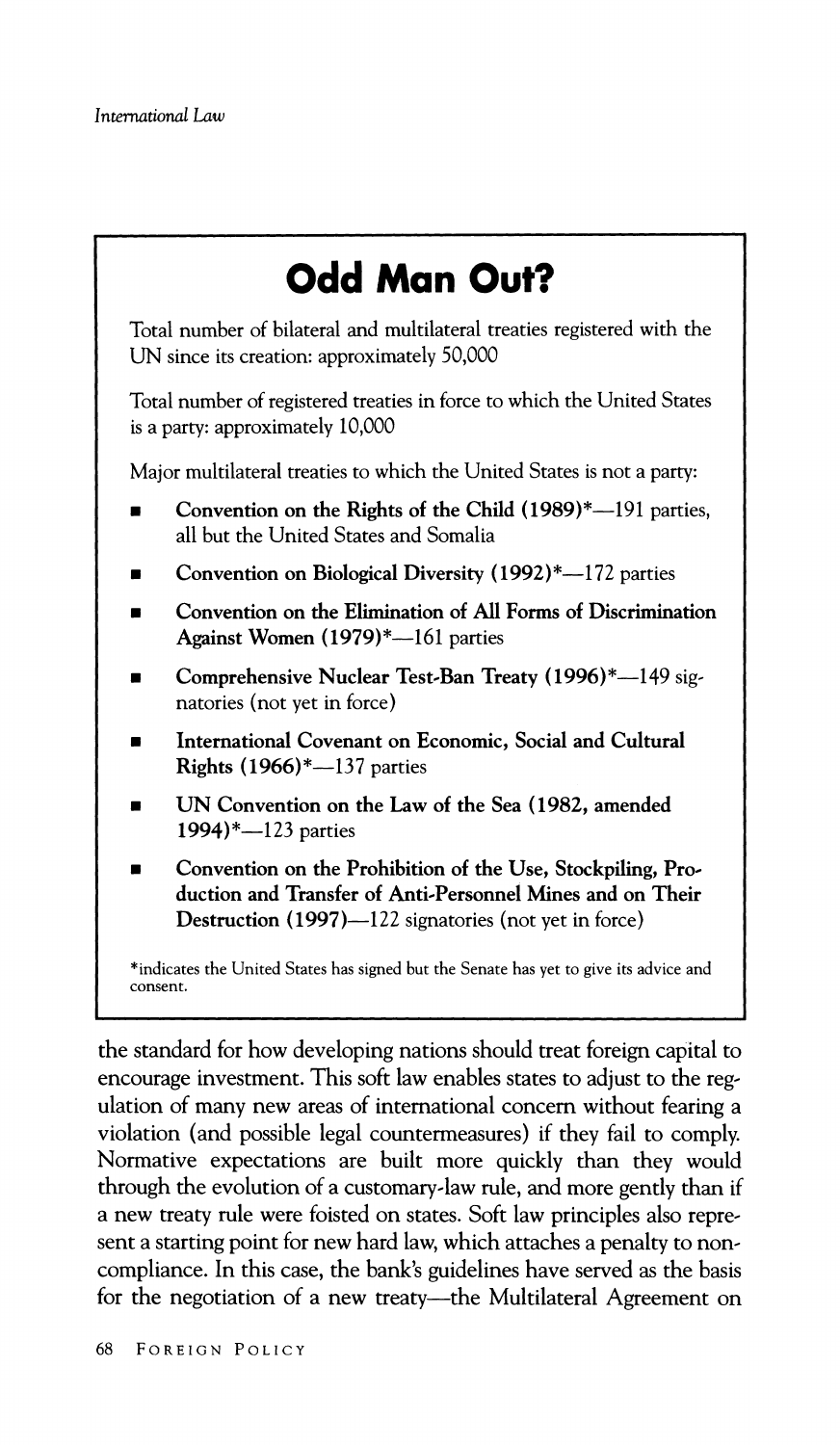**Investment (MAI)—by the Organization for Economic Cooperation and Development (OECD). The MAI gives foreign investors the right to take any government to international arbitration for compensation when a law or state practice limits their freedom to invest or divest.** 

**Whether in the case of hard or soft law, new participants are making increased demands for representation in international bodies, conferences, and other legal groupings and processes. They include substate entities, both those recognized in some way by the international community (Chechnya, Hong Kong) and those not (Tibet, Kashmir); nongovernmental organizations (NGos); and corporations. Claiming that the states to which they belong do not always adequately represent their interests, these nonstate actors demand a say in the content of new norms. Some have faced staunch opposition to their participation in decision making: In 1995, China's government relegated NGOs to a distant venue during the UN's Fourth World Conference on Women in Beijing.** 

**But other groups may succeed even as far as effectively taking over an official delegation. For example, U.S. telecommunications companies such as Motorola have seemed almost to dictate U.S. positions in the International Telecommunication Union (ITU), the UN agency responsible for setting global telecommunications standards. At the ITU's 1992 conference on allocating the radio spectrum for new tech**nologies, Motorola's stake in protecting its plans for new satellites **became a paramount U.S. interest, resulting in a sizeable Motorola team attending as part of the U.S. delegation. Other corporations have acted outside government channels entirely by promulgating private codes: in response to public pressure, Nike issued a set of self-imposed rules to protect worker rights in the developing world. It is not that states are no longer the primary makers of international law. But scholars accept that these other actors have independent views-and the resources to push them-that do not fit neatly into traditional theories of how law is made and enforced [see box on page 72].** 

#### **New Enforcement Strategies**

**Most states comply with much, even most, international law almost**  continually-whether the law of the sea, diplomatic immunity, or **civil aviation rules. But without mechanisms to bring transgressors into line, international law will be "law" in name only. This state of affairs, when it occurs, is ignored by too many lawyers, who delight in**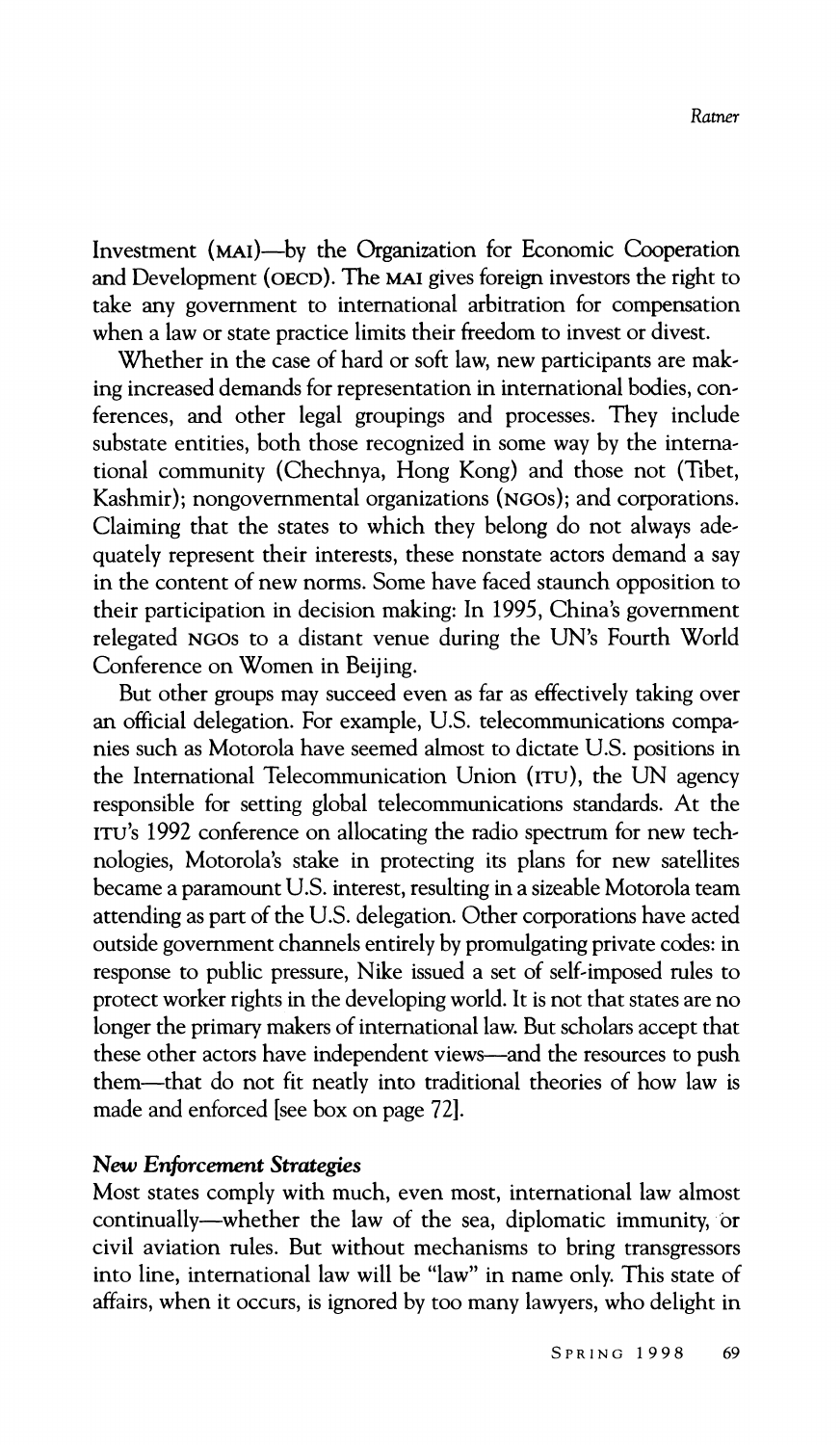#### **International Law**



**Nice robes, but do they matter?** 

**large bodies of rules but often discount patterns of noncompliance. For example, Western governments, and many scholars, insisted throughout the 1960s and 1970s that when nationalizing foreign property, developing states were legally bound to compensate former owners for the full economic value, despite those states' repeated refusals to pay such huge sums.** 

**The traditional toolbox to secure compliance with the law of nations consists of negotiations, mediation, countermeasures (reciprocal action against the violator) or, in rare cases, recourse to supranational judicial bodies such as the International Court of Justice. (The**  last of these was the linchpin of the world of law that Americans such **as Andrew Carnegie and Elihu Root sought to bring into being.) For many years, these tools have been supplemented by the work of international institutions, whose reports and resolutions often help "mobilize shame" against violators. But today, states, NGOs, and private entities, aided by their lawyers, have striven for sanctions with more teeth. They have galvanized the UN Security Council to issue economic sanctions against Iraq, Haiti, Libya, Serbia, Sudan, and other nations refusing to comply with UN resolutions.**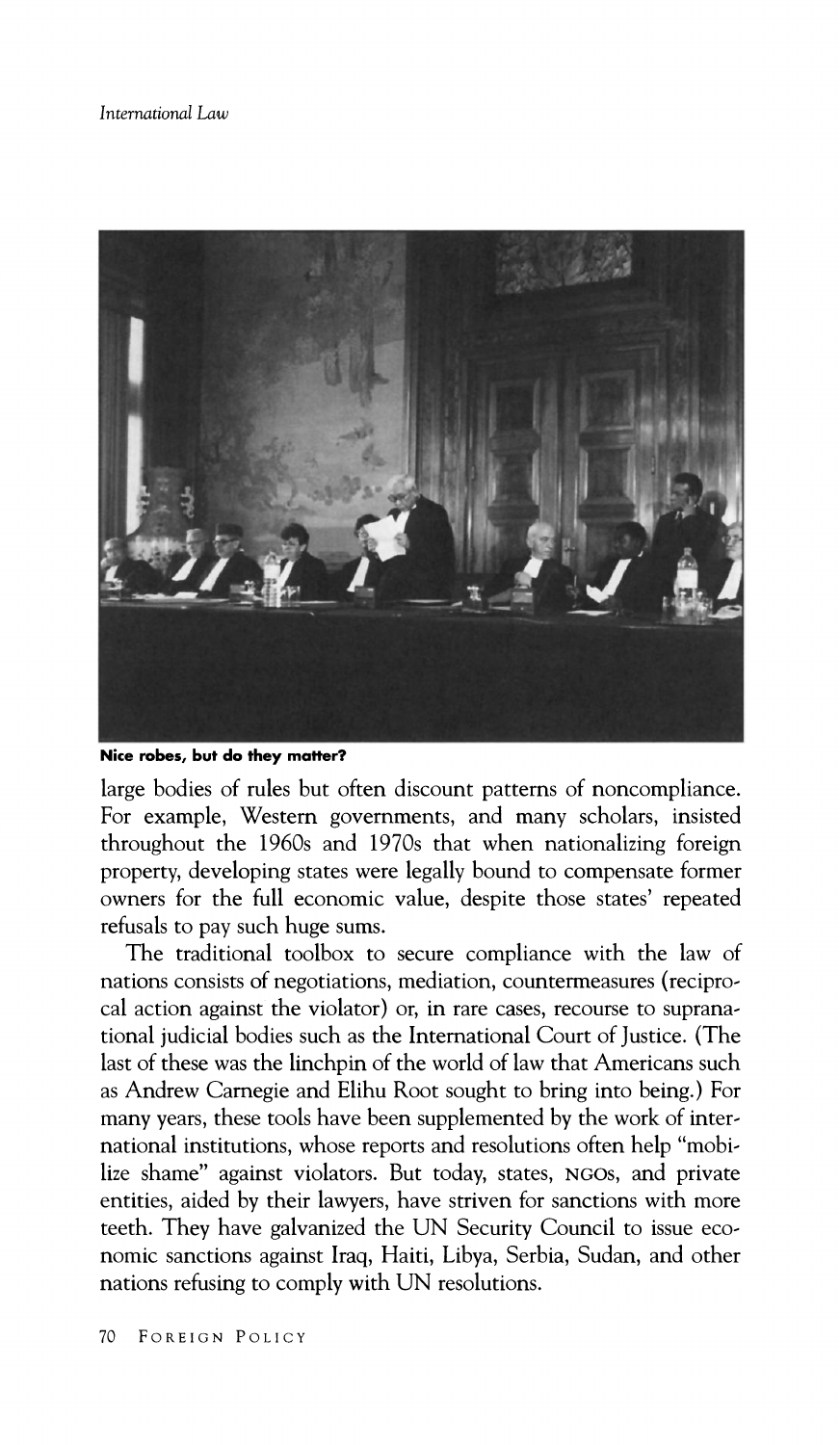**On the free-trade front, the dispute settlement panels in the World Trade Organization (wTo) now have the legal authority to issue binding rulings that allow the victor in a trade dispute to impose special tariffs on the loser. In September 1997, for example, the wTro's Dispute Settlement Body recommended that the European Union modify its banana import regime following complaints by Ecuador, Guatemala, Honduras, Mexico, and the United States, paving the way for those states to suspend free trade if the EU fails to comply. And the UN's ad hoc criminal tribunals for the former Yugoslavia and Rwanda show that it is at least possible to devise institutions to punish individuals for human rights atrocities.** 

**Nonetheless, as the impunity to date of former Bosnian Serb president Radovan Karadzic and General Ratko Mladic reveals, the success of these enforcement mechanisms depends on the willingness of states to support them: legalism meets realism. When global institutions do not work, regional bodies may offer more promise due to their "club" atmosphere. Organizations such as the EU and the Organization of American States have demonstrated their influence over member conduct in economics, human rights, and other areas.** 

**Increasingly, domestic courts provide an additional venue to enforce**  international law. In Spain, for example, Judge Manuel García Castellón **of the National Court has agreed to hear a controversial human rights case involving charges against Chile's former dictator, General Augusto Pinochet. Meanwhile, Castell6n's colleague, Judge Baltasar Garz6n, hears testimony against those responsible for the "Dirty War" of the 1970s in Argentina. (Spain is asserting jurisdiction in both cases because its nationals were among the thousands of victims tortured and killed.) And though Karadzic remains at large, he has been sued in U.S. federal court under the Alien Tort Claims Act, which allows foreign nationals recovery against Karadzic for the rape and torture of civilians during his "ethnic cleansing" campaign in the former Yugoslavia. At a minimum, this provides a symbolic measure of solace for his victims.** 

#### **The Legitimacy Problem**

**Even as scholars seek to devise better enforcement mechanisms, a serious debate is brewing about the legitimacy of such measures. As international organizations are freed up to take more actions by the end of the East-West conflict and the tempering of North-South tensions, the United States and its like-minded allies seem well positioned to impose their agenda on all. Legal scholars question whether Western domi-**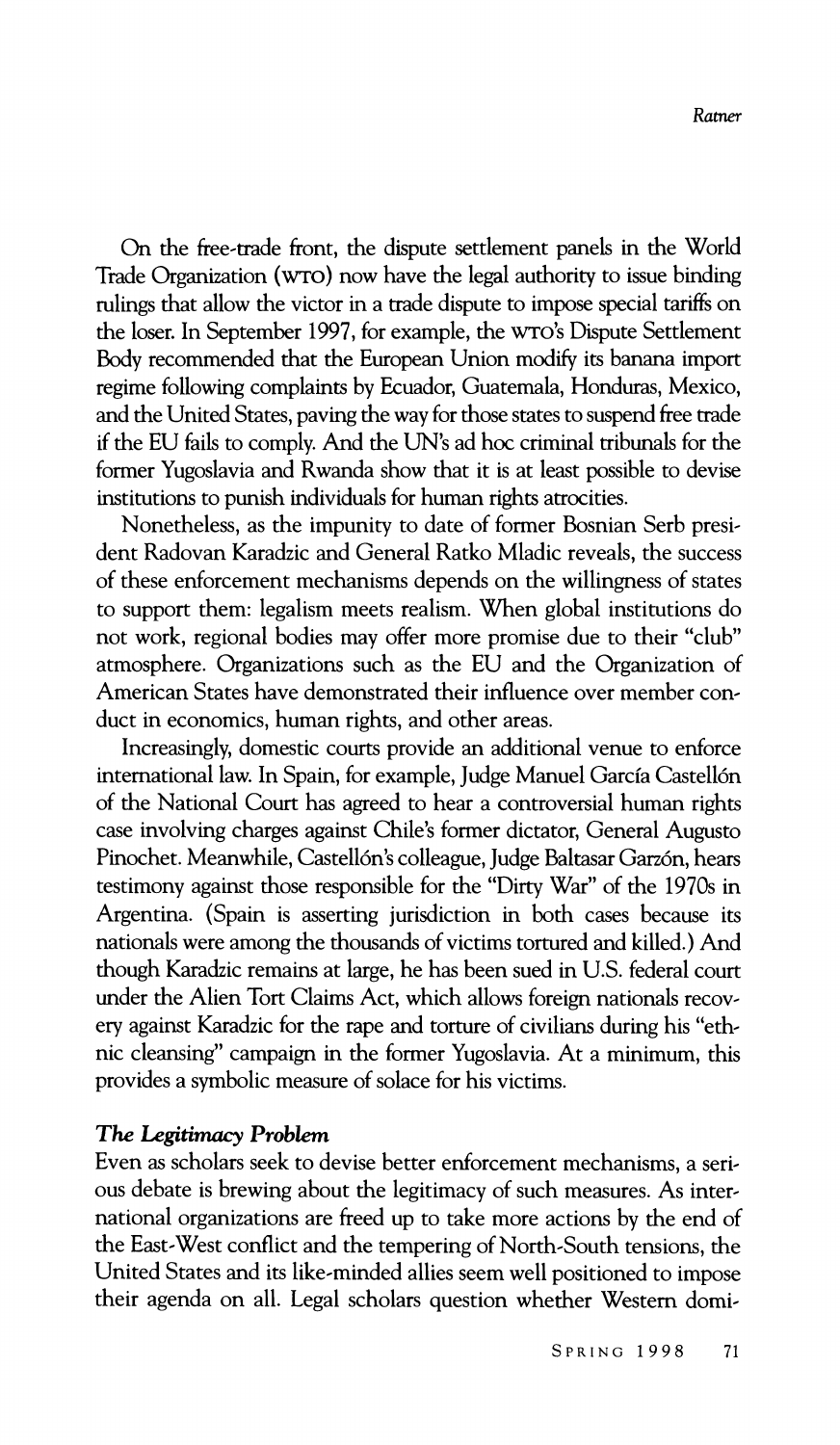# **International Law, Inc.**

**International law is no longer the province of states alone. Private actors contribute to its development and enforcement as never before:** 

**Private Lawmakers: The UN's spate of global conferences all featured a heavy presence of NGOs. For the 1992 Rio conference and 1997 Kyoto conference, environmental NGOs were continually briefed by governments and had the chance to contribute their ideas to the final documents. NGO and corporate officials can even serve on governmental**  delegations and direct their positions at negotiations.

**Private Codes: Besieged by stockholders critical of U.S. investment in apartheid South Africa during the 1970s and 1980s, more than 100 U.S. companies signed onto the Sullivan Principles-a code of conduct drafted in 1977 by Reverend Leon Sullivan, which called for desegregation in the workplace, equal pay, and equal employment practices. Today, private codes govern much U.S. business in poor nations. Written by the companies themselves and not binding, they can affect the welfare of workers and the environment more than most treaties. Big players include the Gap, J.C. Penny, K-Mart, Levi Strauss, Liz Claiborne, L.L. Bean, and Nike. In one of the most progressive of such efforts, members of the U.S. Apparel Industry Partnership voluntarily agreed to a standard code of conduct that prohibits forced labor, child labor, and workweeks exceeding 60 hours.** 

**Private Rightholders: Companies and individuals investing overseas**  have rights under contracts and bilateral investment treaties to take **states to arbitration over expropriation and other investment disputes. Some arbitrations are done by private organizations such as the International Chamber of Commerce in Paris, others by public institutions including the International Centre for the Settlement of Investment Disputes, an arm of the World Bank in Washington, DC.** 

**Private Armies: As seen with the Bosnian Serbs or Congolese pres**ident Laurent Kabila's guerrilla army, subnational groups have succeed**ed in tearing states apart and overthrowing governments. Although legally bound by international law such as the Red Cross rules on civil wars or peace accords that they sign, their observance is often hard to secure. Enforcing these norms often means working with, or putting pressure on, neighboring states that support these groups; but those states can frustrate these efforts by denying such ties.**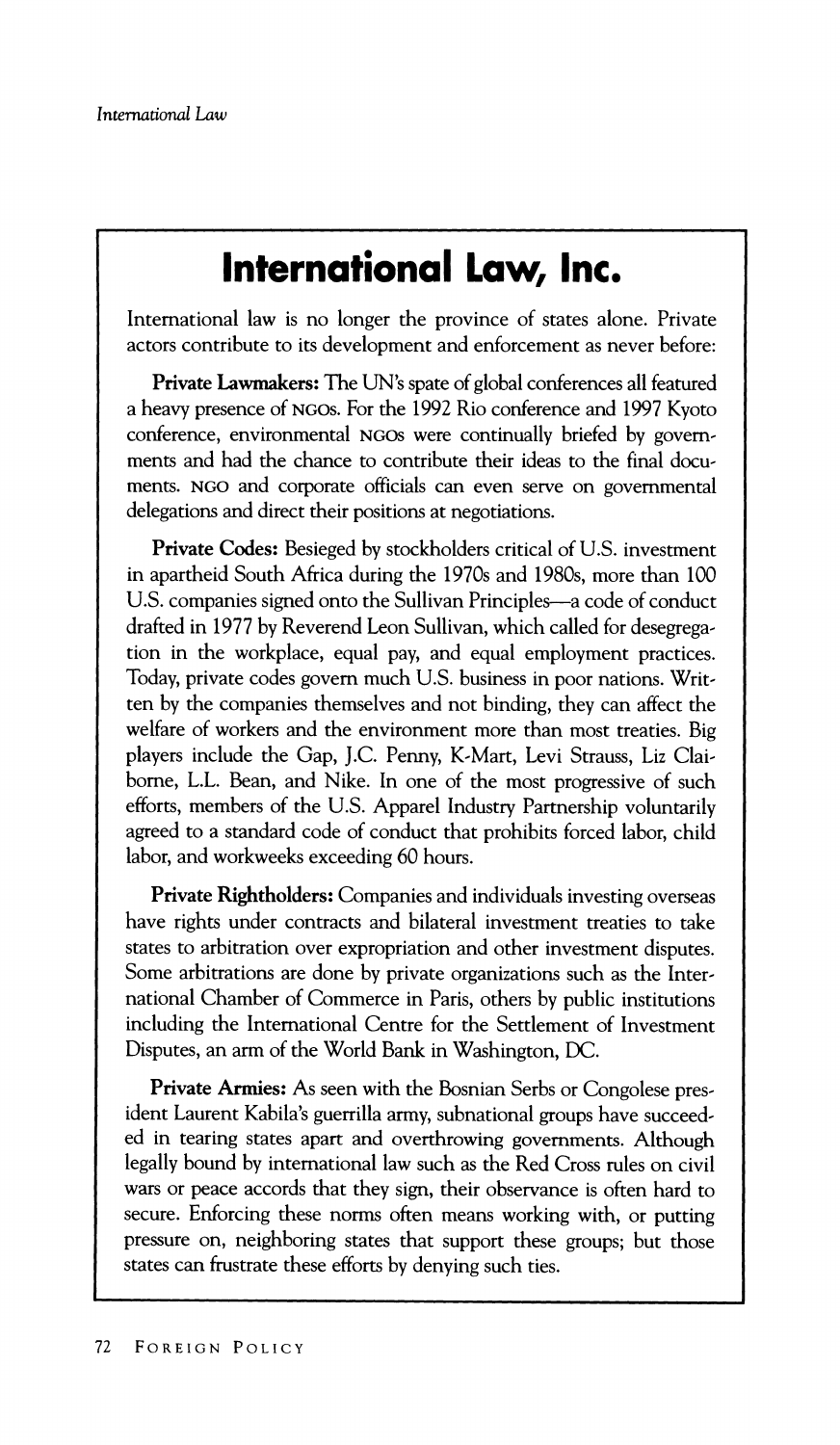**nance of the Organization for Security and Cooperation in Europe, UN, WTO, and other international institutions is not merely raw power asserting its muscle again, albeit through multilateral bodies, to the detriment of a genuine rule of law. That this debate is more than academic can be seen vividly in the ongoing discussion about reforming the Security Council. Many Americans may laud the council's new muscle---during the last five years, it has slapped a debilitating embargo and weapons inspection regime on Iraq, prohibited air traffic with Libya due to its sanctuary for those accused of the Pan Am 103 bombing, and approved a U.S.-led occupation of Haiti. But smaller states feel threatened by a Security Council in which the West is often able to convince enough states to approve such council actions, and only a Chinese veto (which was used only once in the last 25 years) seems to protect them.** 

International legal scholars address the normative elements behind **these enforcement measures:** 

- **" Thomas Franck, Lori Fisler Damrosch, and others ask classic lawyer questions such as whether similar cases are being treated alike. For example, why was a UN operation sent to force out the junta that ousted the winner of Haiti's UN-supervised election but not to remove Hun Sen, Cambodia's strongman, who did the same thing?; and whether international organizations are acting consistently with their own legal charters. Does Chapter VII of the UN Charterwhich permits the Security Council to restore international peace if it has been breached-allow the UN to force a border on Iraq?**
- **" Scholars such as Richard Falk or Martti Koskenniemi, who accuse the Security Council of overreaching its jurisdiction, view law as playing a legitimate role only when the power of mighty states has been diluted by a sort of international consensus on each issue. Many look to the World Court (15 judges, nominated by member states, who sit in The Hague) to review council decisions, just as U.S. courts review federal and state laws for constitutionality-a somewhat romantic notion about courts as the best organs to uphold the law.**
- $\bullet$  W. Michael Reisman, Judge Rosalyn Higgins, and other legal schol**ars perceive law and power as inextricably linked. They acknowledge an inevitable place for realpolitik—such as the retention of the veto by the Permanent Five of the Security Council. They accept, albeit reluctantly, inconsistent enforcement of core norms backed by powerful states as preferable to a least common denominator of no enforcement.**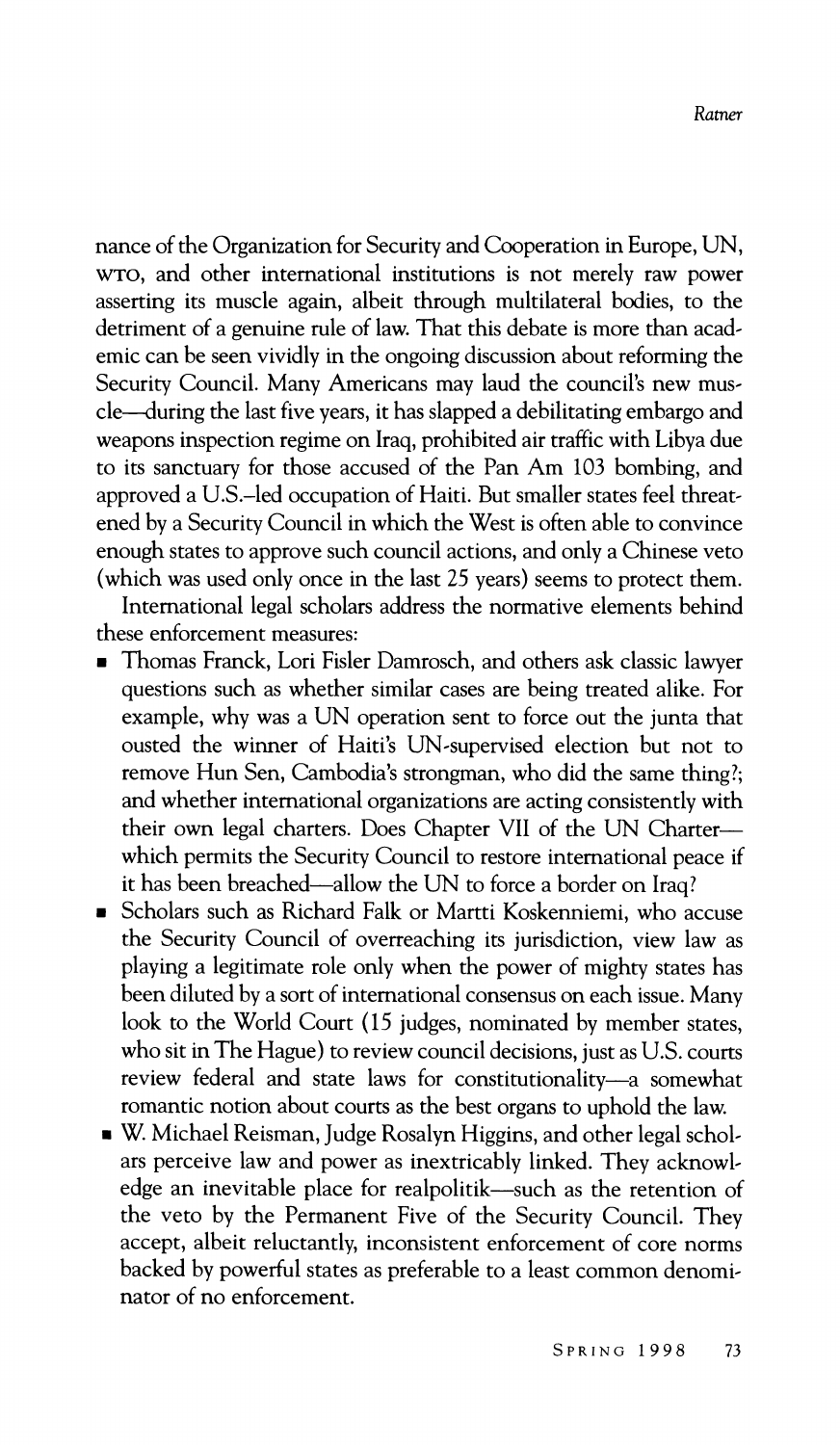**Focusing on enforcement and legitimacy also provides a useful lens through which to evaluate U.S. reactions to international norms: Even as the United States seeks to strengthen the enforcement of international law for its own ends, it has often recoiled at the prospect that these norms might be enforced against it. In the WTO, the very dispute resolution panels that the United States hopes to use to force open closed markets could order it to choose between environmental protection laws (such as those banning imports of tuna caught in nets that kill dolphins) and the prospects of retaliatory sanctions if those laws have incidental discriminatory effects on trade. In such a scenario, international law, as interpreted by the WTO, becomes the friend of business and bugaboo of environmentalists. But when the UN seeks to promulgate environmental law, as it has with the proposed greenhouse gas convention just concluded at Kyoto, then the tables are turned.** 

**Similarly, the United States wants to use the Security Council to keep in place a comprehensive sanctions regime on Iraq that has the diplomatic appeal of being "international" rather than "U.S.-imposed," all the while holding back on paying its dues because not all UN programs conform to Washington's wishes. As the world's sole superpower, the United States can defy international standards with little fear of immediate sanction; but other states will begin to question its motives in trying to strengthen important legal regimes such as those covering nuclear and chemical nonproliferation.** 

#### **New Linkages**

**The notion of hermetically sealed areas of international law-each a nice chapter in a treatise-is increasingly anachronistic. Environmental and trade law can no longer be discussed separately as the tuna-dolphin example shows; and when private investors have to reckon with serious abuses by local governments, foreign investment law cannot be examined without some consideration of human rights and labor law. The result is a new breed of scholarship linking previously distinct subjects and the realization among some practitioners that overspecialization leads to myopic lawyering.** 

**Moreover, beyond the legal field, international lawyers must address the two-way interaction between international law and broader sociological and cultural trends in society. In one notable example, the debate on a clash of cultures involving so-called Asian values has forced students of human rights to stand back and consider whether rights granted in**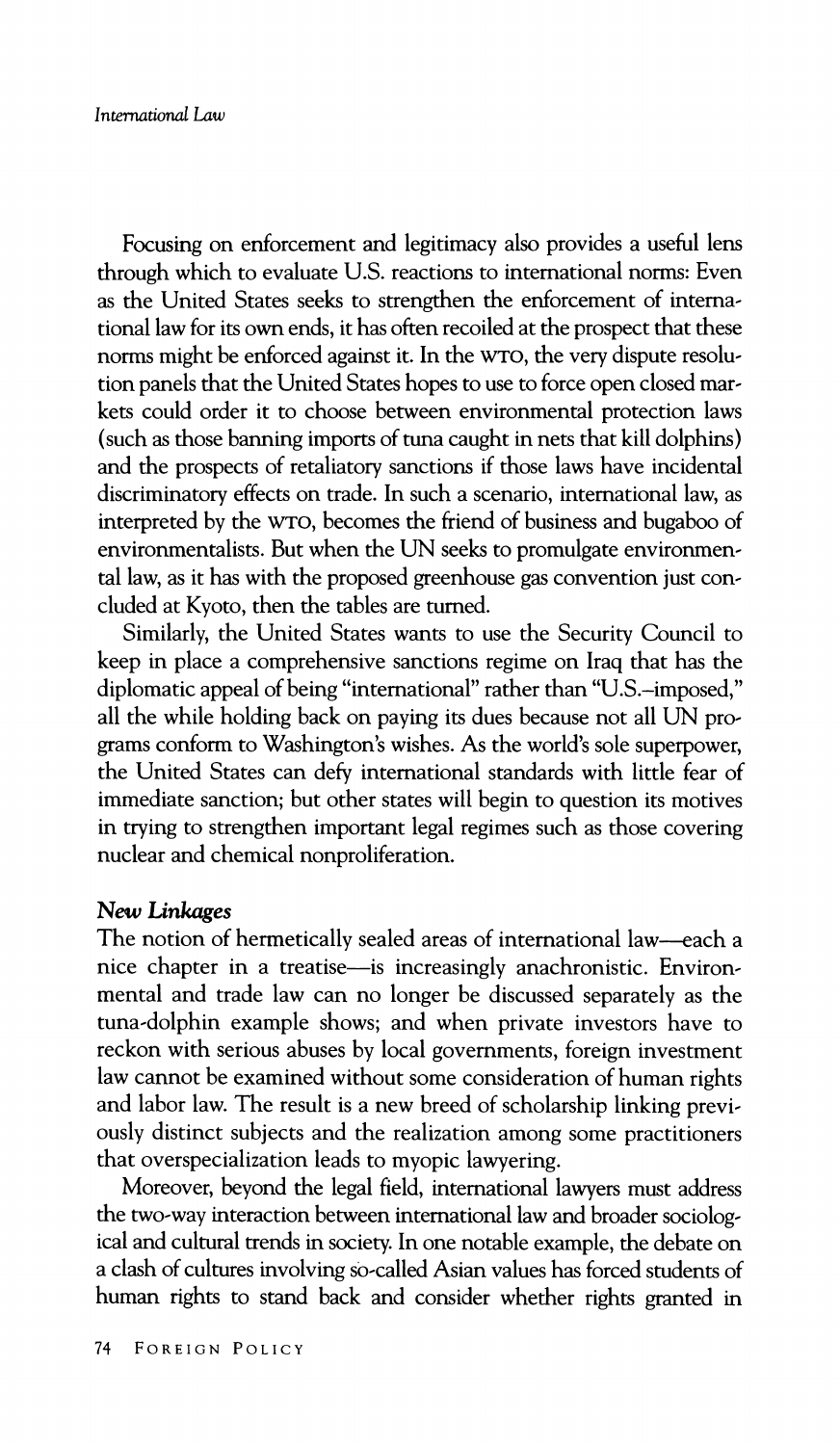**human rights treaties mean the same thing in all states. Can Singapore suppress free speech for the goal of national unity and development, especially if it claims that its culture sees uninhibited political speech as less than a birthright? Of course, cultural assertions tend to be overly broad, and many human rights activists interpret these claims as excuses for authoritarianism; the arguments, however, can no longer be ignored, and black and white rules of treaty interpretation will not help much.** 

**In the other direction, the proliferation of new norms has direct effects on debates over globalization-the "Jihad versus McWorld" controversy. A global treaty on ozone or greenhouse gases, for instance, will clearly accommodate different perspectives on the priority of environmental protection versus development, but once adopted it cannot tolerate violations in the name of "diversity." Indeed, almost by definition, the decision by states to subject a once strictly domestic concern to international regulation means that cultural, value-based, or "sovereignty" arguments no longer enjoy the upper hand. If a state elects not to sign a major treaty, or ignores one it has signed-as with the United States and the agreement on the elimination of landmines or Iraq and the one on nuclear nonproliferation-it is more likely to be condemned as a pariah than admired for its rugged individualism.** 

## **EXPANDING OLD BOUNDARIES**

**Given that international legal academics are changing how they conduct their conversations and their scholarship, in what subject areas should foreign policymakers and observers expect contributions from them? Several intellectual hot spots deserve mention.** 

**First, trade law is becoming the locus of many critical areas of foreign policy and its primary enforcement mechanism-the wTO-the repository of new powers. International lawyers are busy seeking ways to integrate the environment, intellectual property, investment, labor rights, and perhaps other subjects, including antitrust, into a framework thus far dominated by considerations of free trade. If the WTO is to have a powerful enforcement role, those responsible for interpreting trade agreements or drafting new ones will need to take explicit account of these other interests and the treaties that deal with them. For example, when one state alleges that another state's environmental laws impede trade, such accusations should be evaluated against the backdrop of existing treaties on international environmental mat-**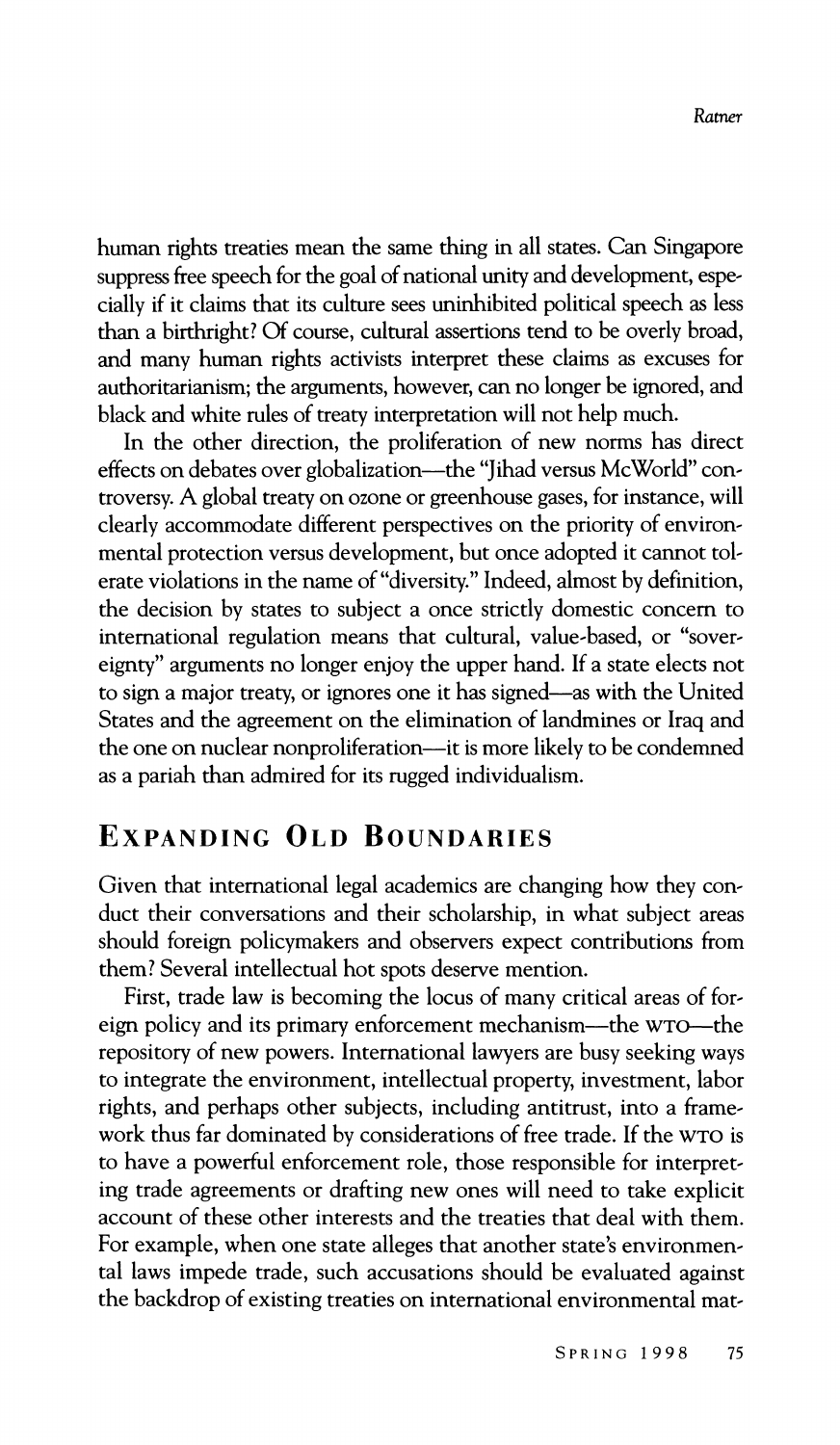**ters. Arbitrators and negotiators thus need to approach their task with more than a one-sided "free trade at all costs" outlook. If they do not, then cramming more issues into the WTO's mandate will face major obstacles. Developing nations will see it as yet another attempt to force American views of antitrust or labor rights on them. Moreover, groups within the Western states will fear WTO rulings that could eclipse or override the more balanced norms emanating from other international organizations. These pressures may well prevent the WTO from enlarging its agenda too quickly.** 

**Second, the most pressing transboundary issue in which international law will play a decisive role is the environment. The last decade has seen critical treaties concluded on the protection of the ozone layer,** 

**The most pressing transboundary issue in which international law will play a decisive role is the environment.** 

**Smovement ofhazardous wastes, and protection of fishing stocks. More will follow. Of course, these regimes need to remain flexible enough to accommodate new scientific discoveries and technology. One particularly promising legal avenue has been the so-called framework convention, which allows all parties to a treaty to adjust their commit-**

**ments over time (e.g., accelerate their reductions in emissions of a toxic substance) without redrafting the treaty and, in some cases, without subjecting the revisions to renewed ratification by domestic organs. International lawyers are also devising schemes to make those treaties work. Among the most exciting developments are liability regimes to shift the costs of pollution from states to private polluters.** 

**Third, the human rights agenda remains a central area of research and advocacy. Fifty years of codification have yielded much law, from the Genocide Convention in 1948 to the Convention on the Rights of the Child in 1989. But in few areas of international relations have legal norms been so fundamental to understanding a problem and yet so terribly slow at rectifying odious practices.** 

**One area of progress in enforcement, although barely known to foreign policy specialists, is that of regional human rights commissions and courts. The European Commission and Court of Human Rights have scrutinized questionable domestic laws for decades and given individuals an avenue of relief from them. In the last three decades, the**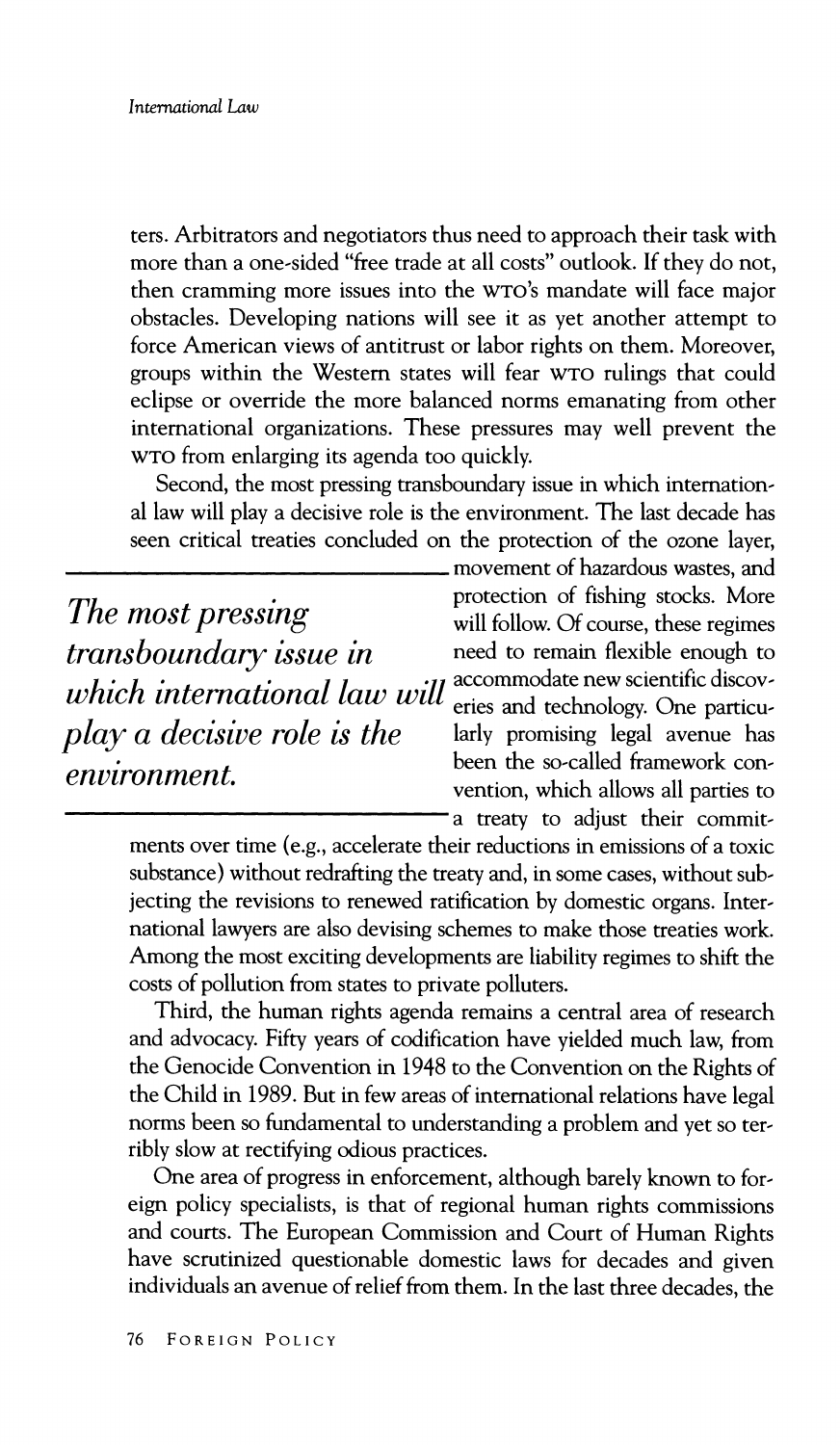Inter-American Commission on Human Riguts and the Inter-Ameri**can Court of Human Rights have investigated the killing, torture, and disappearance of thousands across Latin America and, in recent years, have successfully urged those states responsible to change their behavior. The achievements of these institutions in both regions should serve as a model for the nascent regional human rights commission (and likely future court) for Africa. In addition, domestic truth com**missions in countries such as South Africa and the UN's criminal tri**bunals direct global attention to personal criminal liability for abuses. Although some lawyers and scholars have embraced the criminal remedy so readily that they seem to have forgotten the importance of oldfashioned pressure on states to respect rights, the legal field's work in creating new law and mechanisms to hold individuals accountable should be welcomed and watched by policymakers.** 

**Fourth, international legal academics will be forced more and more to grapple with the increasingly extraterritorial reach of domestic laws. The United States has thrown down the gauntlet at Europe through the ambitious reach of its antitrust laws, as well as through the Helms-Burton Act of 1996, which allows victims of the Cuban government's expropriations to sue in U.S. courts the companies using their former property. The U.S. Supreme Court appears to be upholding such initiatives, adopting an extremely loose interpretation of congressional prerogatives in passing laws with extraterritorial effect. The Europeans responded to U.S. actions last year through a threat issued by the European Commission to prohibit the merger of Boeing and McDonnell Douglas because of its potential**ly adverse effects on the market for Airbus Industrie.

**American and European businesses are likely to continue to be confused by the requirements of different systems and foreign policymakers annoyed by the consequences for relations with old allies. Academic international lawyers have mostly been ignored in this dispute. It seems that only bilateral (e.g., U.S.-EU) or multilateral treaties (perhaps through the OECD or WTO) will remedy the situation. But no solution is in sight, as politicians and corporations have recognized the advantages of regulating overseas conduct, even when such conduct has only the slightest impact on the domestic economy.** 

**Lastly, though the average foreign policy aficionado may see no immediate contributions to solving global problems, legal scholarsnewly informed by the developments of the post-Cold War era-will continue to engage core theoretical issues. One will be the relevance of**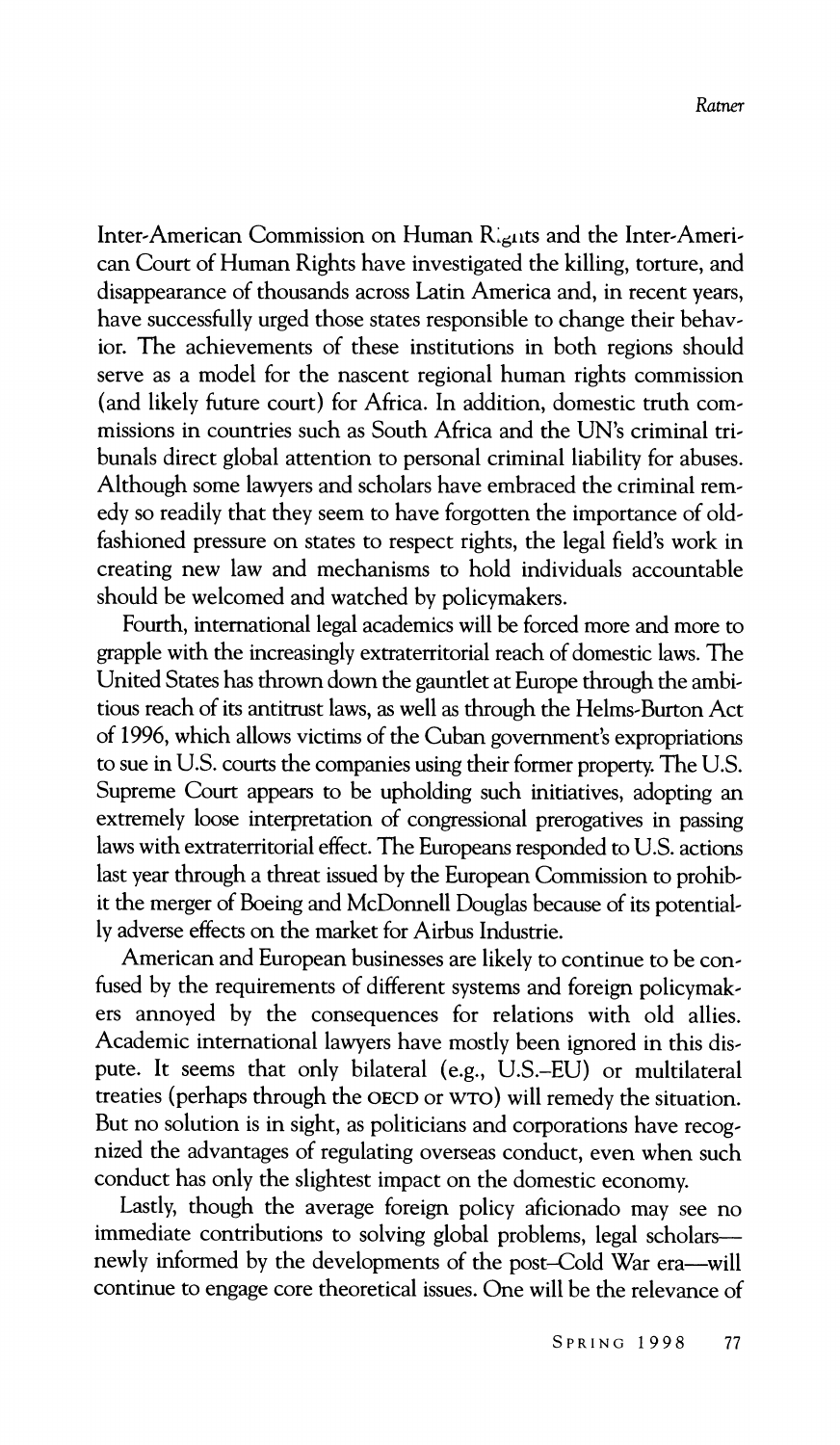**customary international law in an era where treaties are seen as the primary locus of lawmaking. The UN Convention on the Law of the Sea of 1982, for example, codified or replaced numerous customary-law rules on the oceans. Perhaps the demise of custom is to be welcomed as a sign of maturation in international law. Another issue will be the general problem of diffusion of lawmaking at different levels in the international system. This latter issue resonates in many areas of foreign policy, as demonstrated by the resentment in some quarters in Europe and the United States when the European Court of Human Rights or the WTO strikes down domestic legislation. A promising solution, which some scholars have explored in detail, involves a shift to implementing international norms via domestic courts. Instead of top-down diktats from distant tribunals made up of unknown, mostly foreign judges, litigants will have their cases judged at home but according to international standards. The challenge of this style of law enforcement is not to be underestimated, however, as the average American judge (or legislator for that matter) remains ignorant of most international norms.** 

**Most international lawyers, fortunately, are grounded well enough in the real world not to advocate as an immediate priority the creation of some sort of legal superstructure similar to our national government or, like Carnegie and Root, of international courts with mandatory jurisdiction. But they do believe that most issues of transnational concern are best addressed through legal frameworks that render the behavior of global actors more predictable and induce compliance from potential or actual violators. As much as some political realists refuse to admit it, those with the decision-making power in the world appear to support this view, as they continue to subject new issues to treaty negotiations or seek ways to enforce existing law.** 

**At the same time, however, the days are gone when international lawyers could assume that states would eventually come to their senses and agree on the need to regulate their conduct according to rules. Scholars and practitioners are now realizing that as they continue to delve into issues that for so long seemed to be wholly domestic or, as they seek to enforce norms more assertively, the resistance will be sharper. The old talisman of "sovereignty" will surely rear its ugly head-under the banner of nonintervention, Asian values, EU-trashing, or some such term. International lawyers can no longer dismiss these claims, and they have no bold new paradigm to guide them in creating a more comprehensive legal order. Thus, they must accept that the suffusion of norms**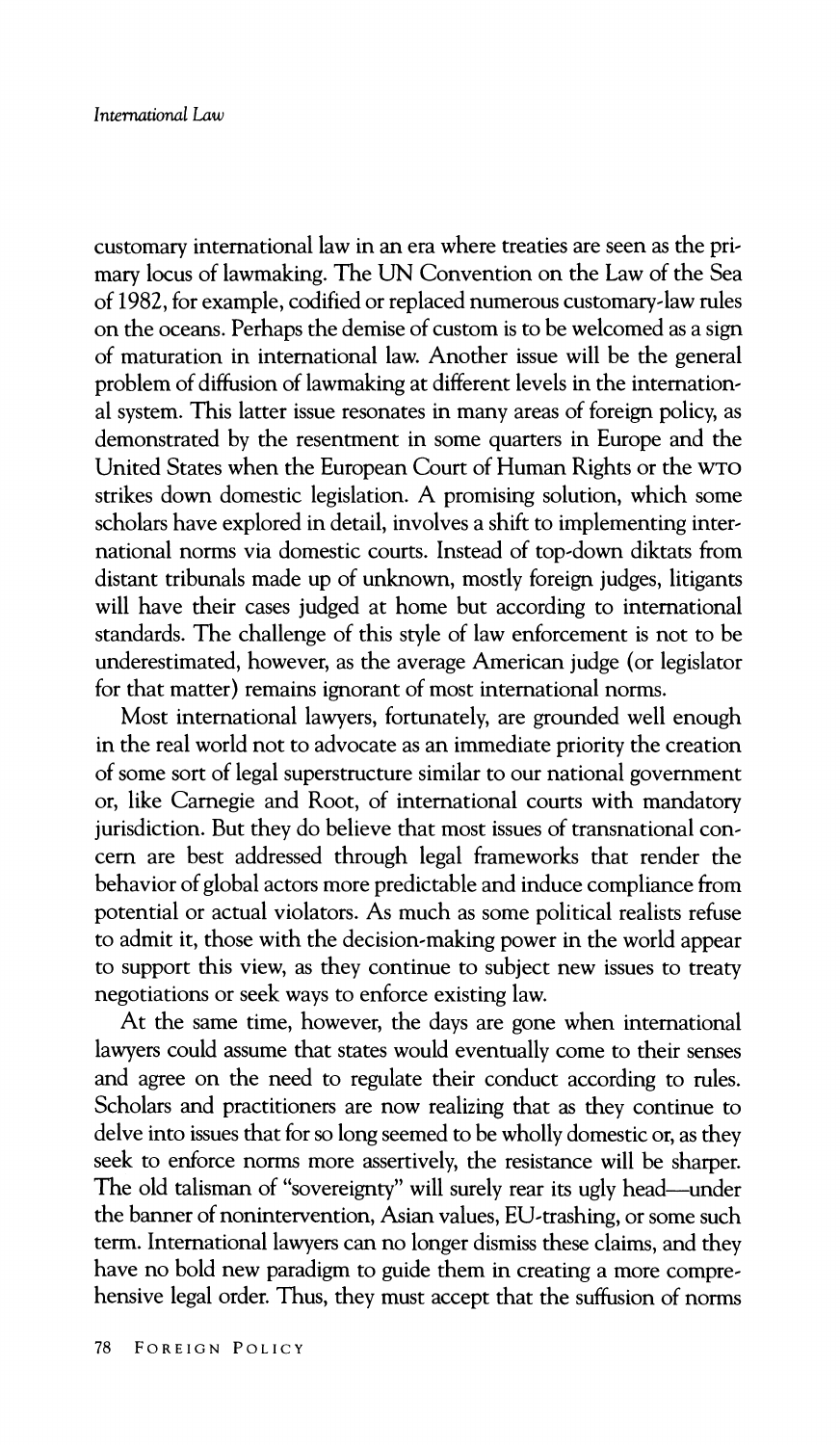**into decision making is a long-term process. They must also acknowledge, in Lauterpacht's words, that "any startling developments in inter**national law cannot be the work of international lawyers, [but] must be **the outcome of a changed attitude of Governments prompted and supported in this matter by an enlightened public opinion." International lawyers must therefore hope that the reactions of foreign policymakers will prove a reliable gauge of the power of their ideas.** 

# **WANT TO KNOW MORE?**

**Two useful introductory texts to the entire field are Mark Janis' An**  Introduction to International Law, second edition (New York, NY: **Little, Brown and Company, 1993) and Robert Beck, Anthony Clark Arend & Robert Vander Lugt, eds., International Rules: Approaches from International Law and International Relations (New York, NY: Oxford University Press, 1996).** 

More detailed treatises of the field include Rudolf Bernhardt, ed., **Encyclopedia of Public International Law (Amsterdam: North-Holland, 1992); Robert Jennings & Arthur Watts, eds., Oppenheim's International Law, ninth edition (London: Longman, 1996); and Ian Brownlie's Principles of Public International Law, fourth edition (Oxford: Clarendon Press, 1990).** 

**To gain a sense of the prior debates in international law over unilateral versus coordinated action in the use of force, read the essays in Lori Fisler Damrosch & David Scheffer, eds., Law and Force in the New International Order (Boulder, CO: Westview Press, 1991).** 

**As for the new forms and participants in lawmaking, the idea of soft law is discussed by leading scholars in A Hard Look at Soft law (Proceedings of the American Society of International Law, 1988). The role of nonstate actors is described well in Peter Spiro's "New Global Communities: Nongovernmental Organizations in International Decision-Making Institutions" (Washington Quarterly, Winter 1995). Strategies for enforcement of norms are the subject of Abram Chayes & Antonia Handler Chayes' The New Sovereignty: Compliance with International Regulatory Agreements (Cambridge, MA: Harvard University Press, 1995) and Christopher Joyner, ed., The United Nations and International Law (Washington, DC: American Society of International Law, 1997). The power of the wTo is the subject of I.M. Destler's American Trade Politics,**